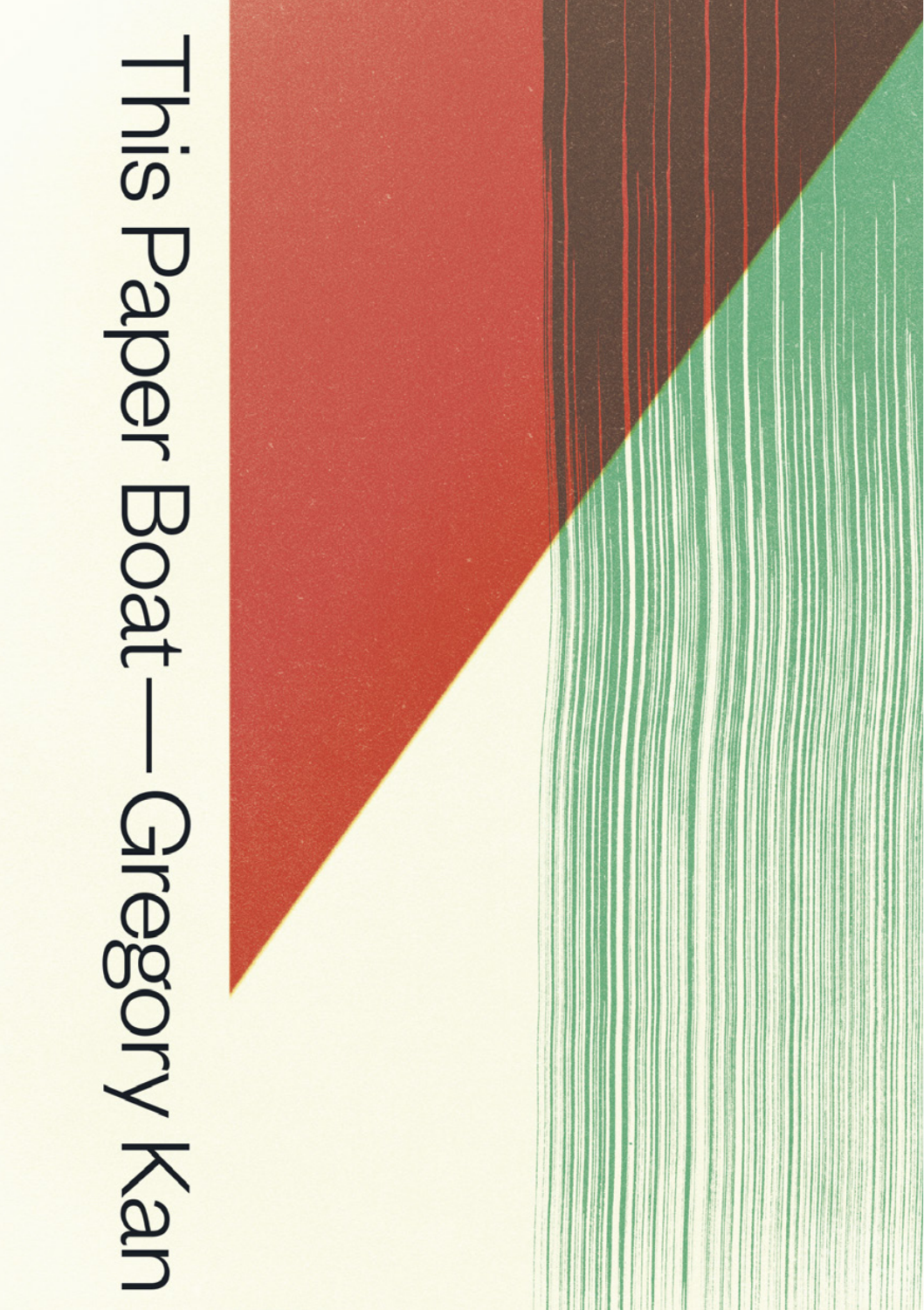**In these poems, rich in understatedly beautiful imagery, two authors, their families and their many ghosts navigate oceans, forests, gardens and houses in New Zealand, Singapore, China, and in dreams.**

*My mother used to make up stories in the darkness that no one knew the endings to. It was a kind of permission to have imperfect and beautiful plans.*

In *This Paper Boat*, poet Gregory Kan traces the life and written fragments of Robin Hyde, vivid with imagery and impression – the tide pool at Island Bay and its shrimp, the driftwood and crushed lemon leaves. He listens to the stories of his parents and of their parents, the eels and milk, frangipani trees and barbed wire of their childhoods. He remembers a jungle of his own; he searches for a friend gone astray; he finds ghosts.

Entwined as narrative but reft with fragments, these poems examine the public and private rituals of institutions – martial and medical – and of communities, families and individuals. The author discovers a world driven by its incompleteness and constructability, with irreparable fractures in identity and material, time and space. But overall, a 'paper boat' is a fragile but hopeful vehicle in which to voyage towards change and forgiveness.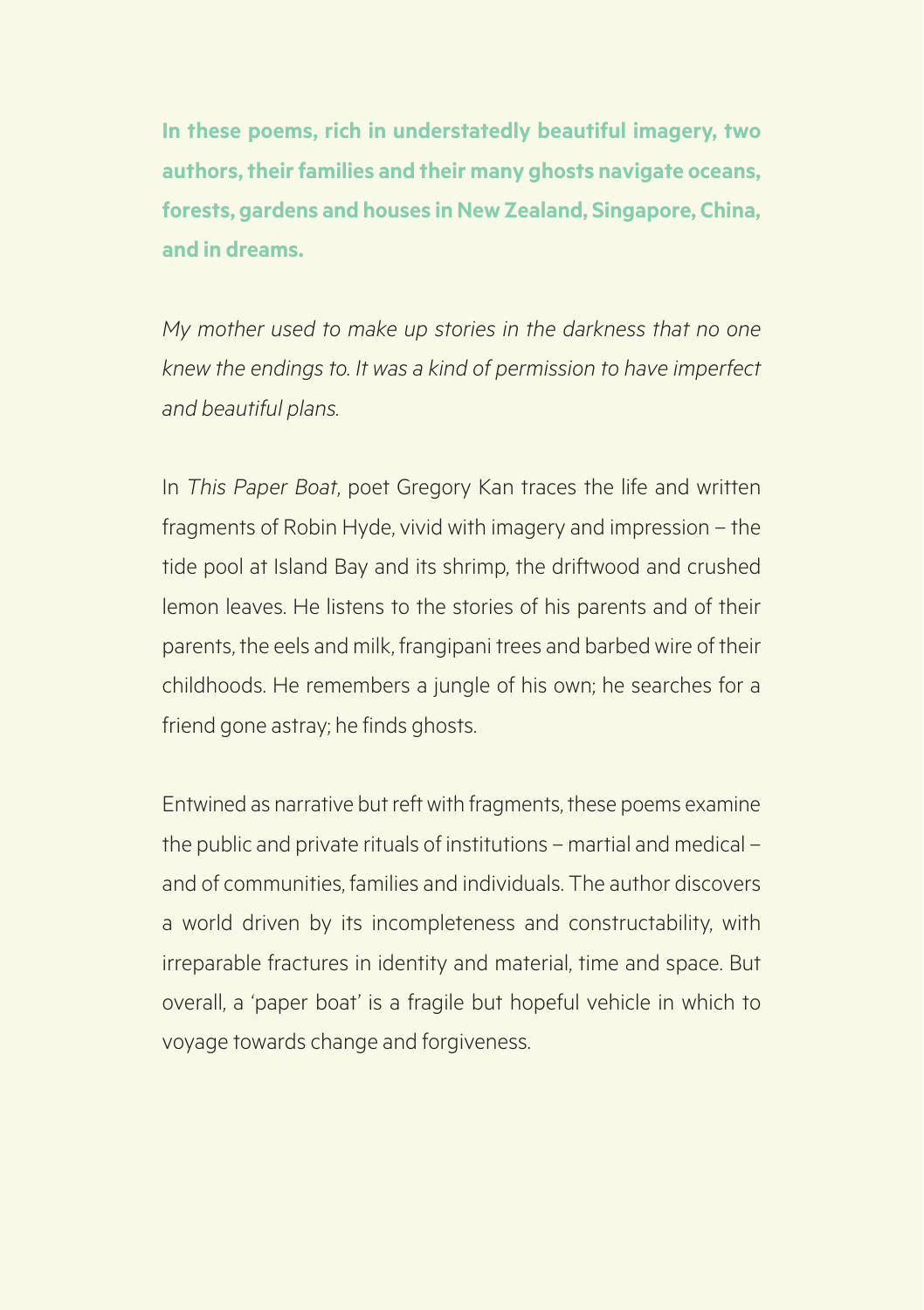Outside the square of land you last appeared on seventy-five years ago, I pretend to busy my phone. I am

taking in the way Wellington had to force itself upwards to meet you, who always seemed to be waiting at the top of stairs. At the gate, I peer

into the front garden, my back to the bend of the road, a position from which no passing car or pedestrian can see me. You can be found.

I have to hear you to keep you here, and I have to keep you here to keep coming back.

It is sometimes the least personal thing, to want to renew one's openness to the outside.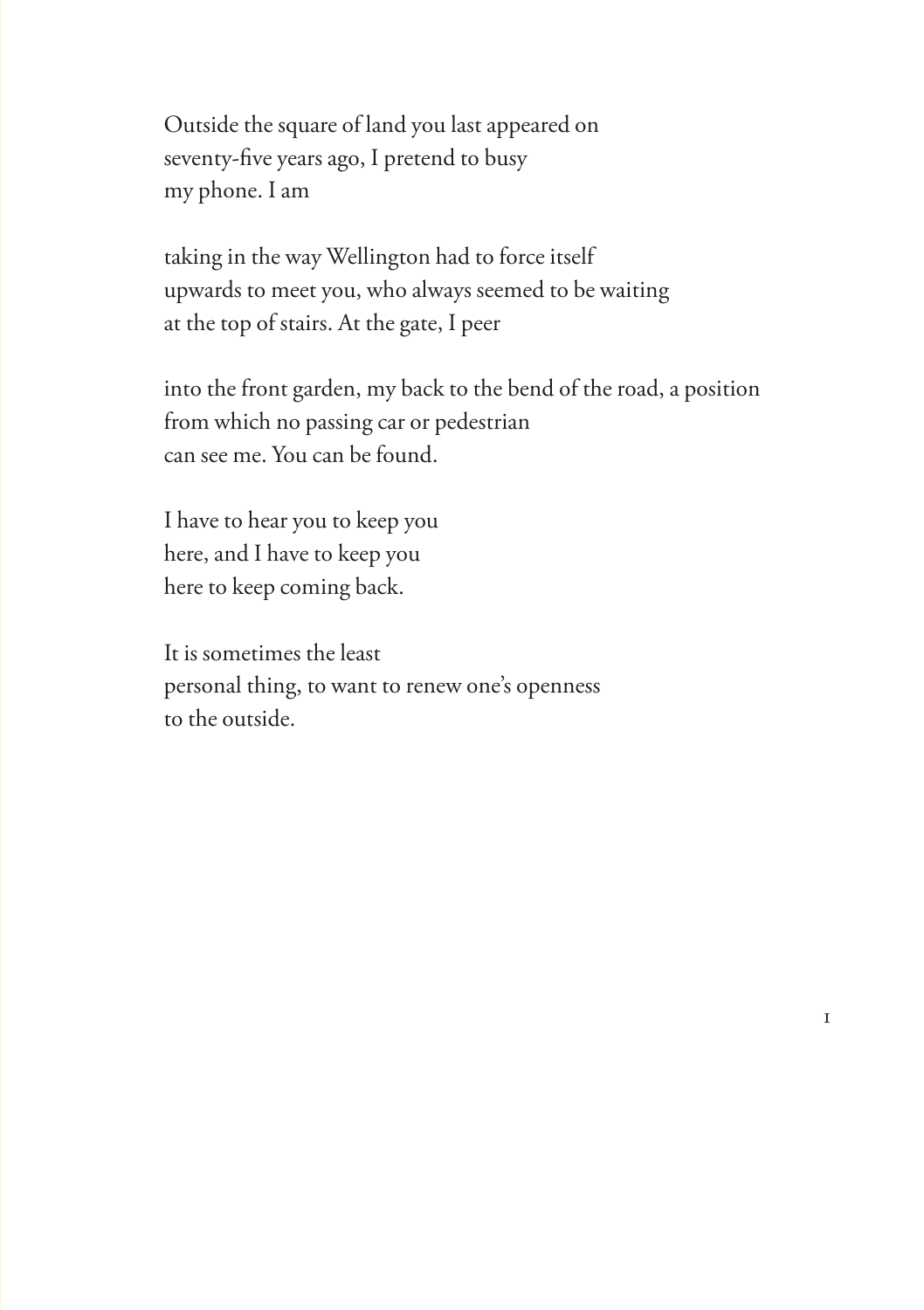The name of the house was a Samoan word, *Laloma*, meaning 'The Abode of Love'. Iris Wilkinson, the poet and scholar of the family, occupied the top room, which looked out on to hills kindled with gorse. I. remembered her mother below, at her old sewing machine, which broke the thread so often it taxed her patience. Her children's frocks were always the prettiest, though her sight had begun to blur behind her spectacles. Young seedlings grow up through the adult gorse, cutting out its light and eventually replacing it. Most methods of destroying adult gorse plants have been found to create the ideal conditions for gorse seeds to germinate.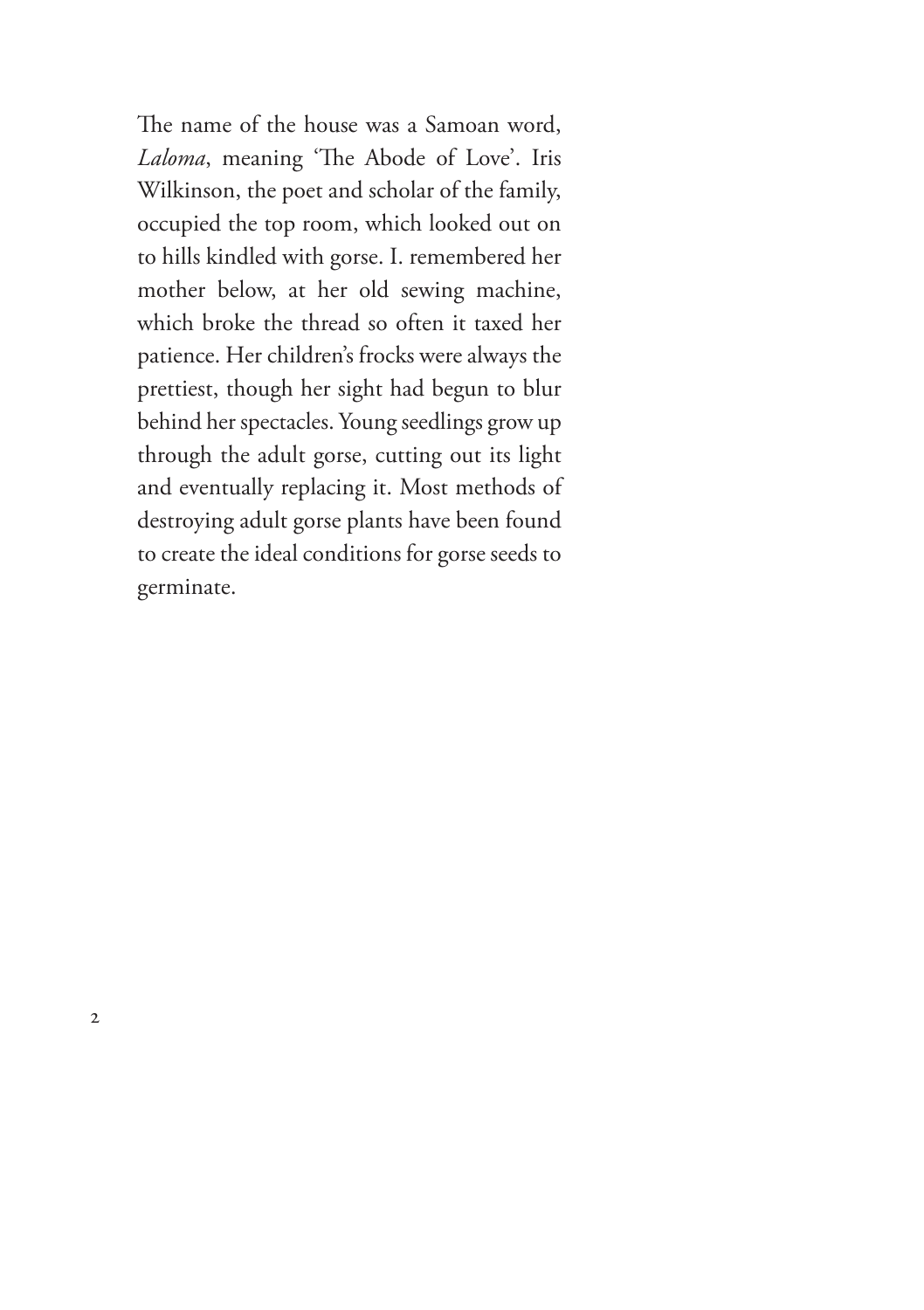At Island Bay, I look from tide pool to the moon and then back to the tide pool. I realise that you couldn't have been catching shrimp big enough

## to eat

but small enough to contain, in large numbers, in old marmalade jars. When prying driftwood from the sand, I smell

crushed lemon leaves. I don't know anything about the past except for what the past has left me.

The handle on the driver's door of my car is broken, so I have to climb over from the passenger seat.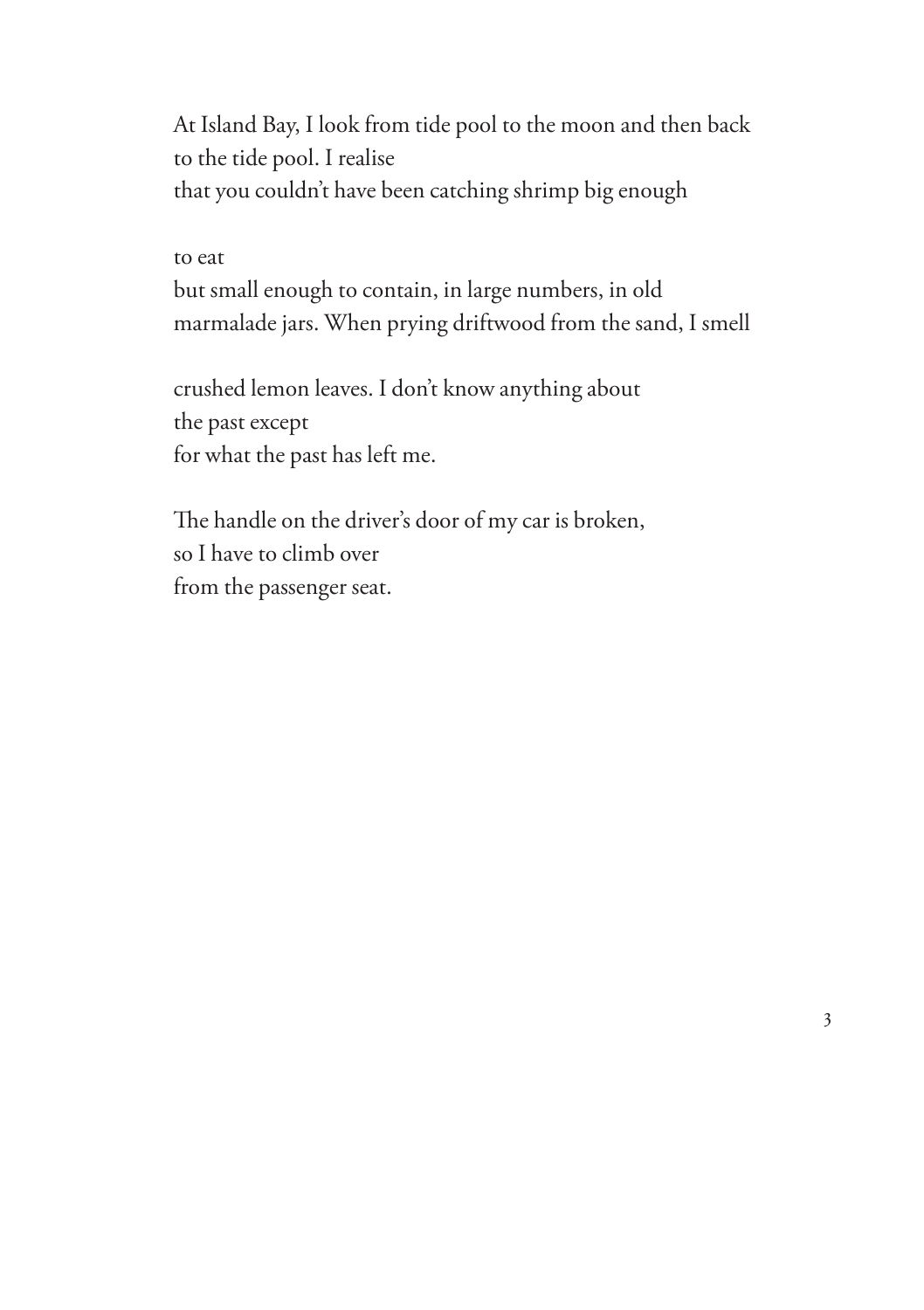Origin of *garden*: Middle English *gardin*, from Anglo-French *gardin*, *jardin*, of Germanic origin; akin to Old High German *gart* – an enclosure. The words *yard*, *court* and Latin *hortus* all refer to an enclosed space. Love has to be kept away from the world. After meeting him for the first time, I. watched Harry leave the garden through a hole in the back fence, under the ngaio tree. She stood crumpling the pale lemon leaves in her fingers, their scent creeping out into the skin of her palms. The stream came down in a waterfall, to a pool nearly six feet deep. There was a huge boulder in the middle of it, where she could sit.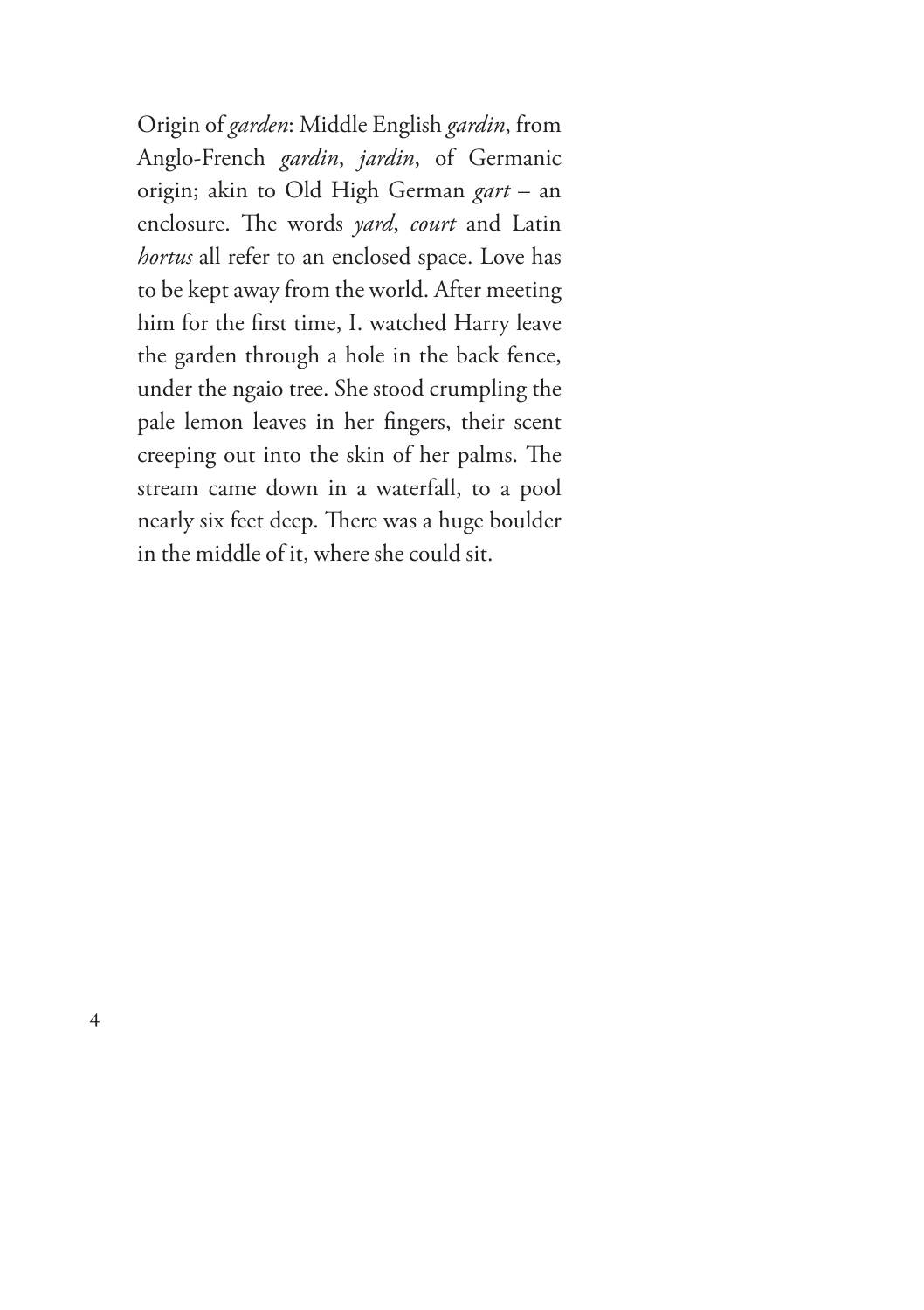Looking down at my boots I couldn't tell whether I was in Singapore, New Zealand, Thailand or Brunei. All dirt tracks look the same to me, at night. The gradual accumulation of sediment. Crouched beside the track, I ate biscuits to try to stay awake. When we began moving again I watched one of my platoon-mates stumble off the track, in sleep. The sediment is compacted as more and more material is deposited on top. Walking through Wilton's Bush a few days ago I was disoriented when I cut my hand on a thorny, overhanging branch. I realised I had no gloves. No camouflage paint on my face, no equipment vest, no rifle around my neck, no ammunition, no water, no signal set, no platoon, no rank. Eventually the underlying sediment becomes so dense it is essentially rock.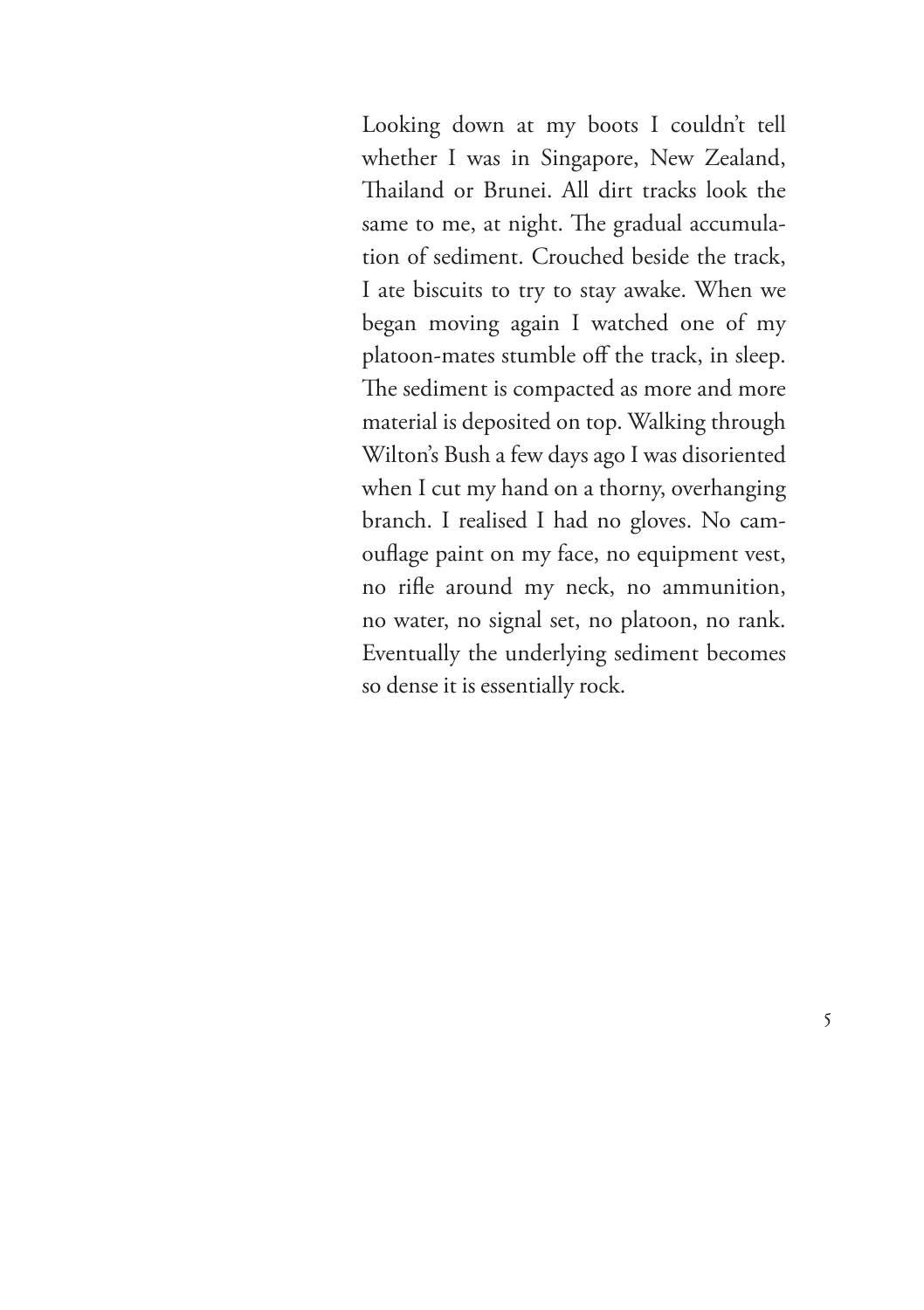My parents always ask me when I'm coming back with all that coming back can presuppose.

On the plane to Auckland I worry about what to ask them. I ask these questions, not so that I can

write, but I write so that I can ask these questions. I worry that my parents' answers are just another thing that I will be taking from them.

The two men sitting next to me discuss the construction and regulation of fences.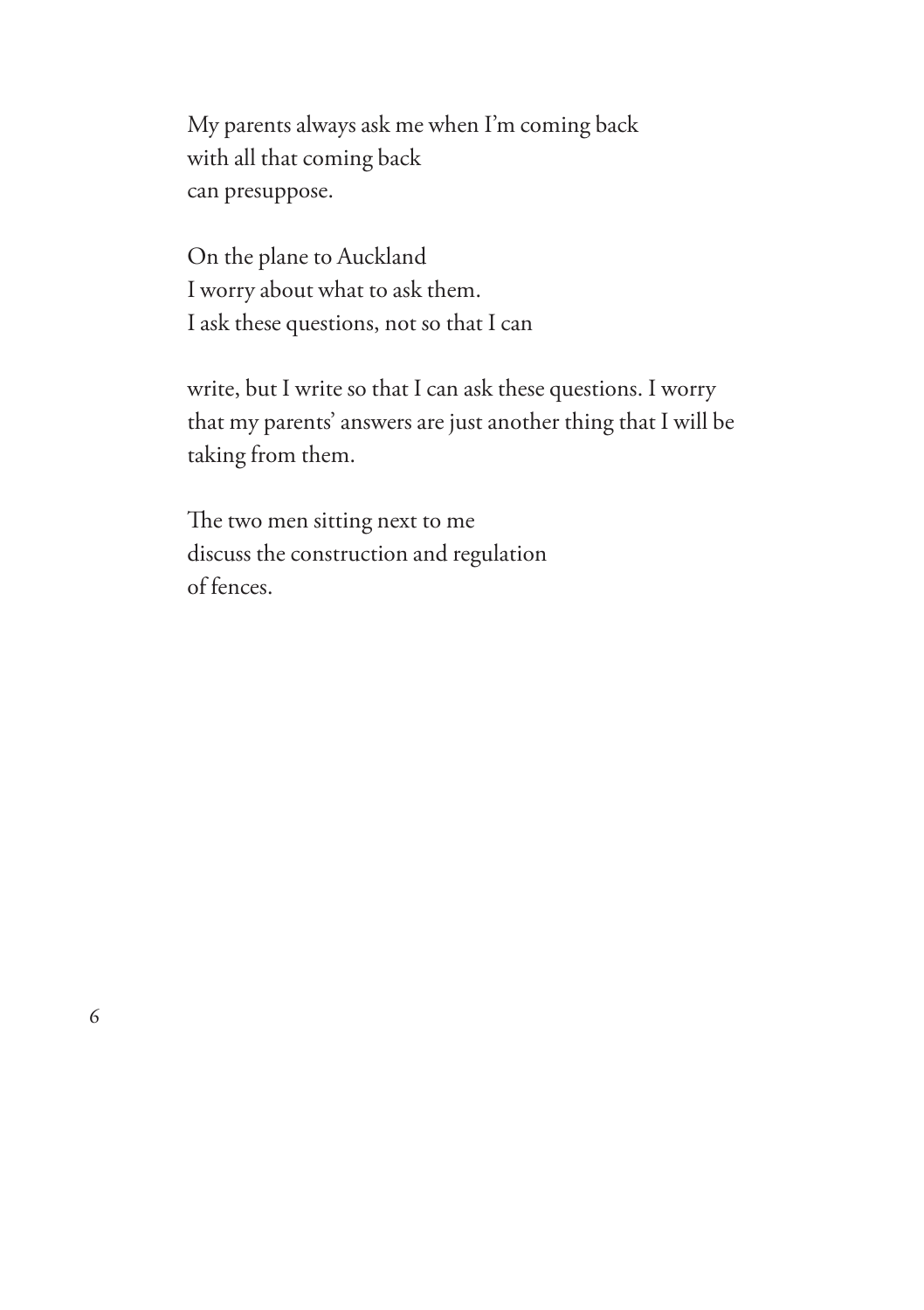At the dining table my mother speaks readily but I wish she would trust her recollections more.

As she talks, she looks off to the right, where her Bible study notes have amassed like leaves against the roots of a tree.

There are details I know she has hidden from me. It is difficult to see my time as removed or separate from that of my

parents'. I draw the boughs downwards in the thickets behind her eyes. A verbal tic, she cycles

through my siblings' names – Joel, Sarah – before she gets to mine.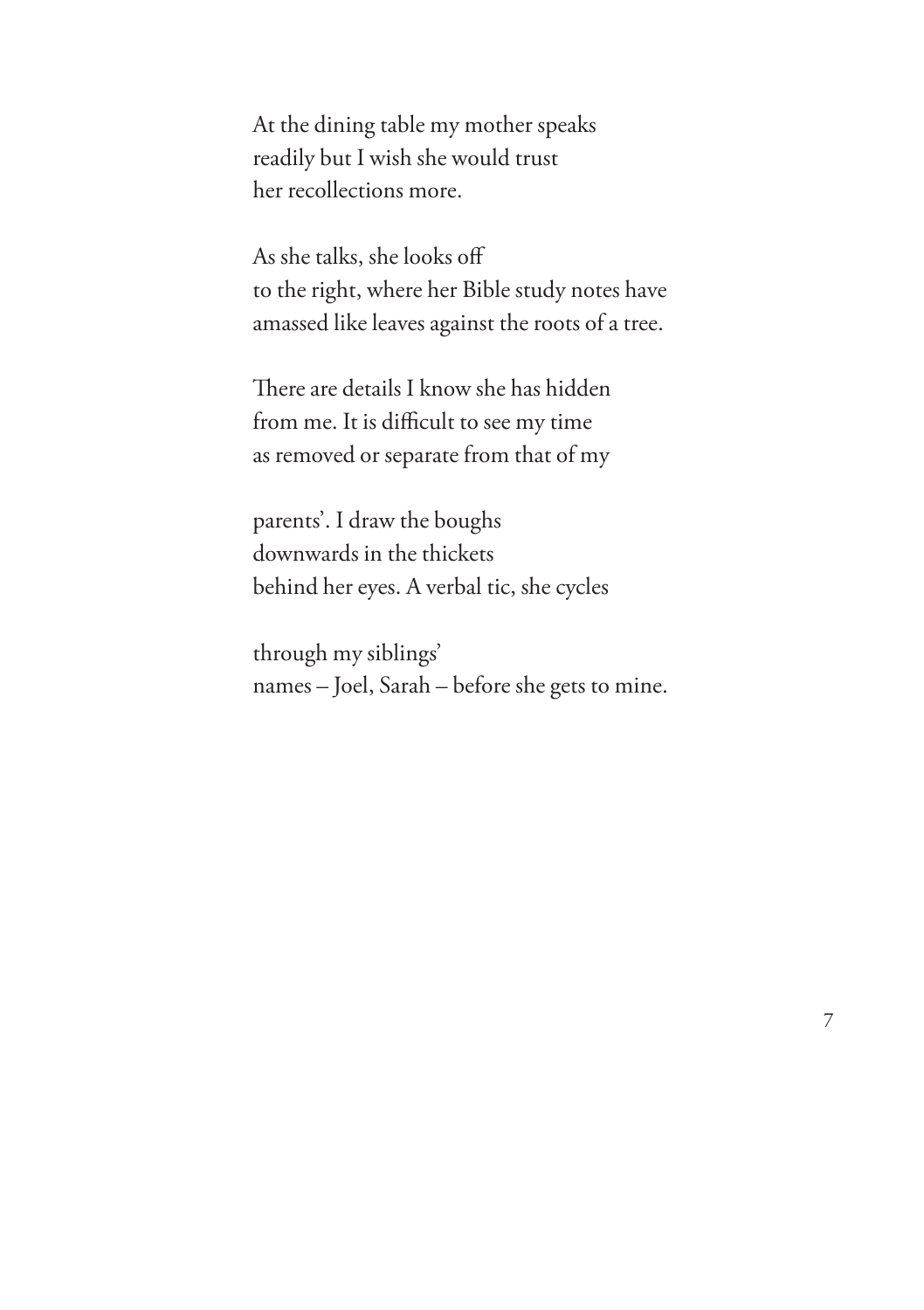When my mother began attending school she didn't know her name. Her family used to call her *Ah Nia* or *Nia Kia*, which translate as 'small one' or 'small child'. Being small she was often seated at the front of the class. She tells me that she wasn't very clever, but that she was helpful and obedient and that teachers liked her.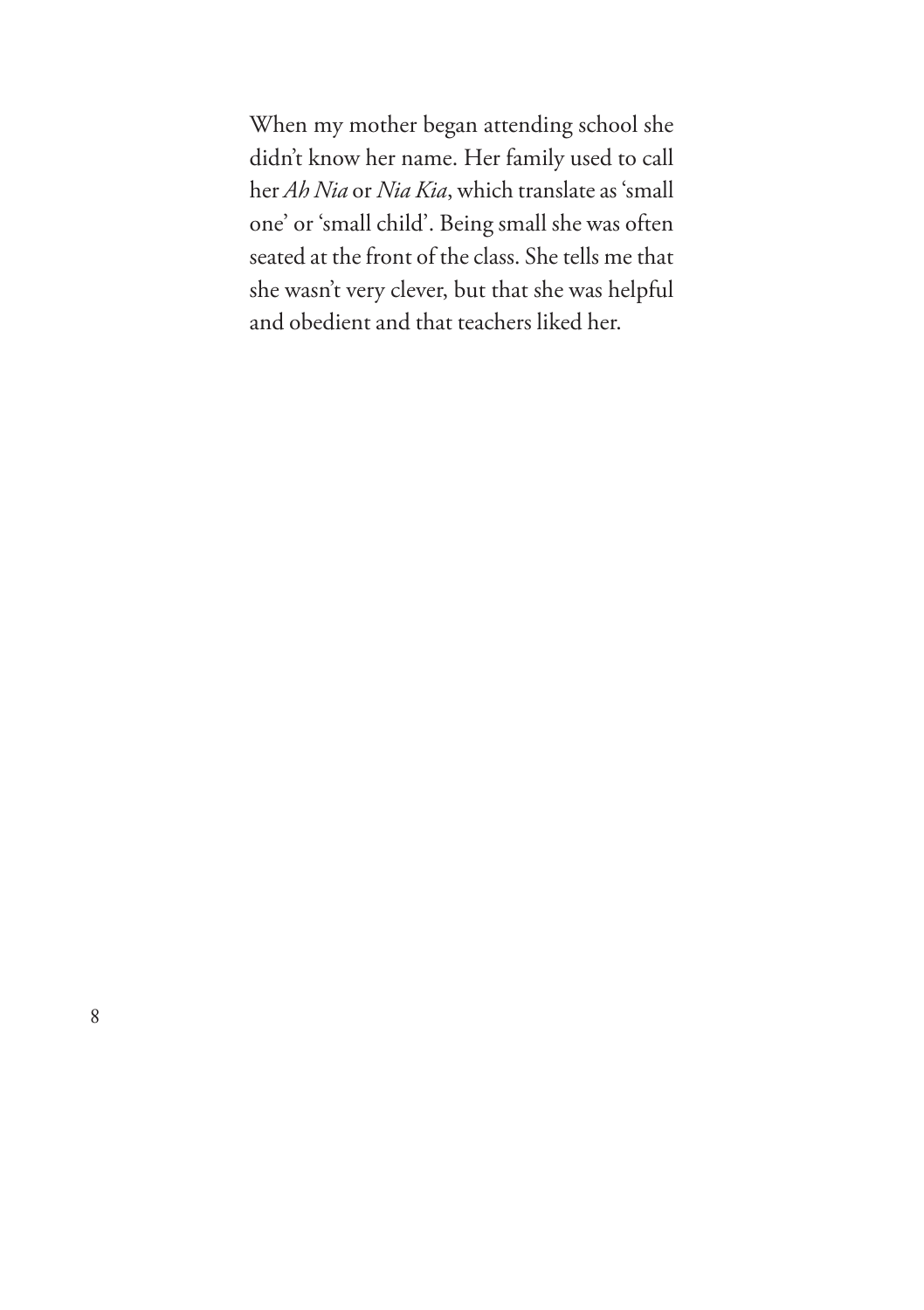Drainage is important in Singapore, and at the time no drains were covered. There was a drain that ran across her garden, emptying itself eventually into a large canal. She heard reports of children swept away in periods of heavy rainfall. She doesn't know where the canal led. Drifting trees and dead dogs when water levels were high. She remembers talking with her sisters for hours, with their feet pushed against one bank of the drain and their backs against the other. They sometimes crawled through drains to reach the other side of the road, below the increasingly heavy and unsteady traffic.